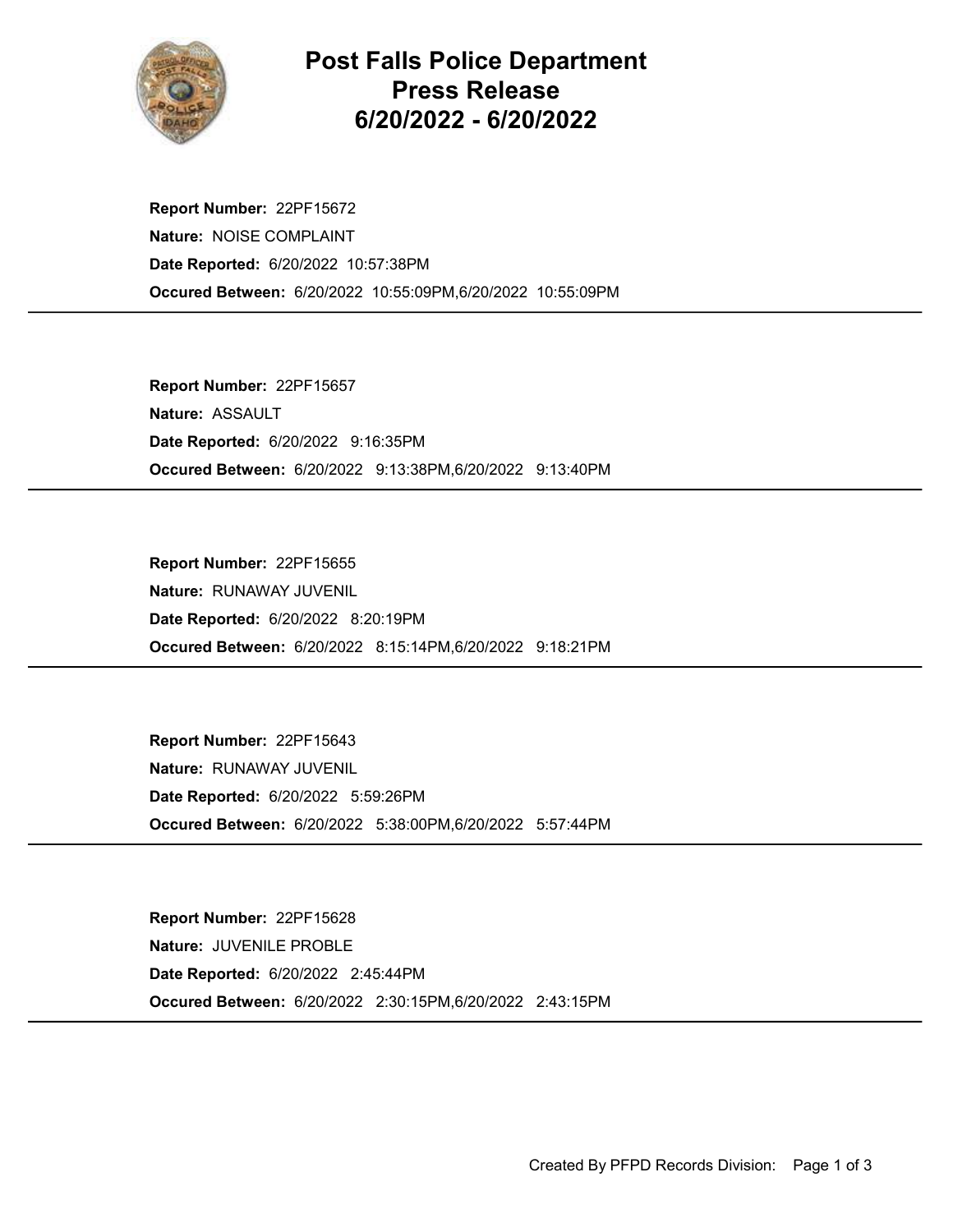Occured Between: 6/20/2022 1:54:47PM,6/20/2022 1:54:52PM Report Number: 22PF15622 Nature: ACCIDENT H&R Date Reported: 6/20/2022 1:56:02PM

Occured Between: 6/20/2022 1:34:49PM,6/20/2022 1:34:49PM Report Number: 22PF15616 Nature: INFORMATION Date Reported: 6/20/2022 1:36:06PM

Occured Between: 6/20/2022 1:34:14PM,6/20/2022 1:34:14PM Report Number: 22PF15615 Nature: FOUND PROPERTY Date Reported: 6/20/2022 1:34:46PM

Occured Between: 6/20/2022 1:23:36PM,6/20/2022 1:23:36PM Report Number: 22PF15612 Nature: K9 USAGE Date Reported: 6/20/2022 1:23:43PM

Occured Between: 6/15/2022 3:44:00PM,6/15/2022 3:48:00PM Report Number: 22PF15609 Nature: THEFT Date Reported: 6/20/2022 1:08:26PM

Occured Between: 6/19/2022 12:00:00PM,6/20/2022 8:00:00AM Report Number: 22PF15594 Nature: ACCIDENT H&R Date Reported: 6/20/2022 11:33:11AM